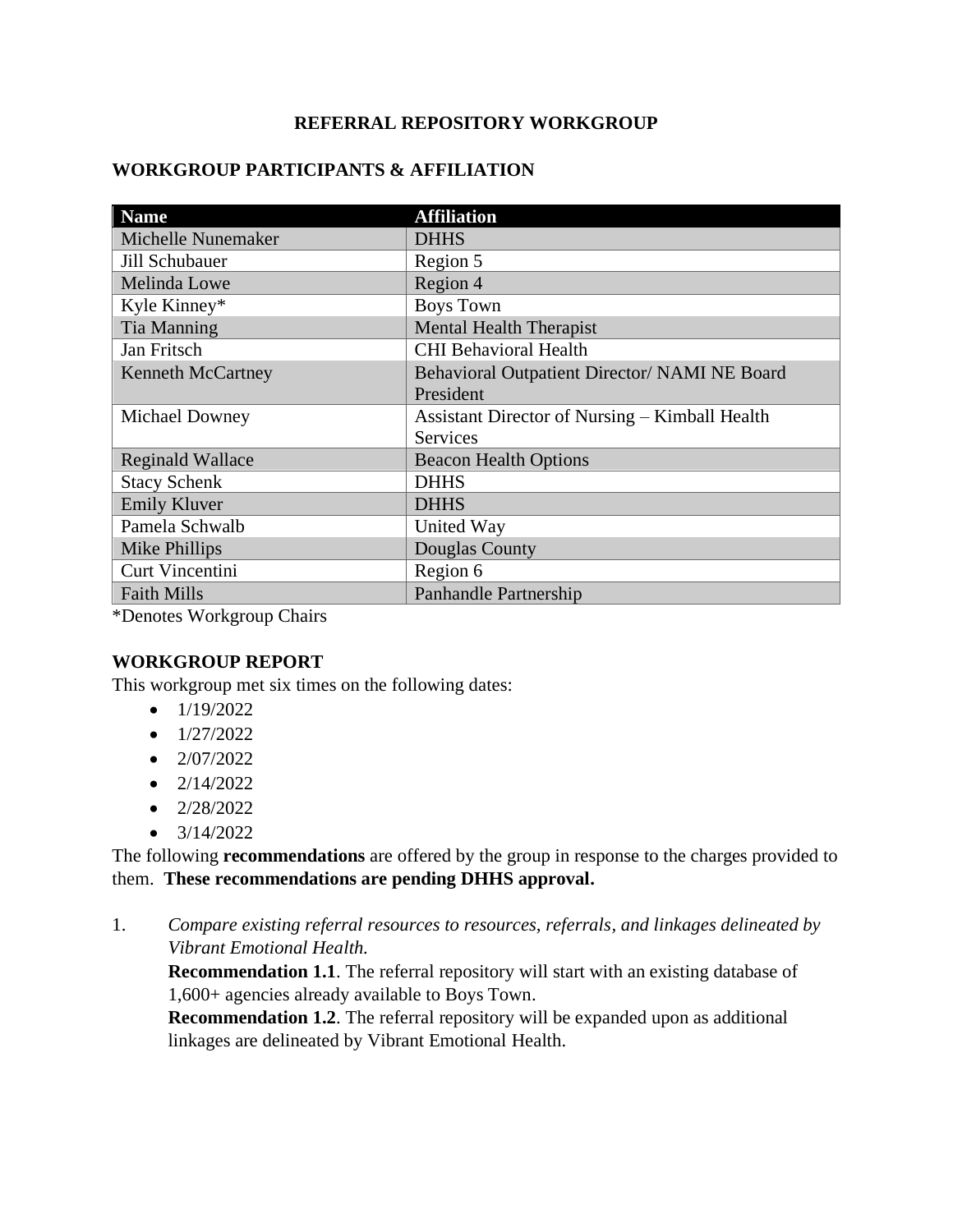*2. Assess completeness of referral lists and identify referral pathways with partners and the mobile crisis continuum, as necessary.*

**Recommendation 2.1**. Additional referral pathways with community navigators should be established over time as connections are built between the Call Center and these organizations.

**Recommendation 2.2**. Referral pathways with resources focused on veterans and adults have been established and will be integrated into existing referral repository databases. Resources for these populations should continue to be located and integrated into the referral repository.

*3. Identify potential metrics for the evaluation of the comprehensiveness of the referral repository.*

**Recommendation 3.1.** The comprehensiveness of the referral repository will be evaluated by assessing unmet needs and service gaps.

**Recommendation 3.1a**. This will be measured **geographically** by identifying areas where particular services are unavailable or out of reach.

**Recommendation 3.1b**. **Types** of services (medical, behavioral health, etc.) that are missing from the repository or unavailable in particular areas will be identified and tracked.

**Recommendation 3.2**. The Lifeline National Contact System can identify a lack of services in a particular area. This functionality should be integrated into the 988 contact management system to measure referral repository comprehensiveness.

4. *Make recommendations regarding preferred audit cycle timelines for updating the referral repository*.

**Recommendation 4.1.** The referral repository should be audited on a 12-month (annual) cycle.

*5. Identify personnel requirements associated with the adoption of the recommended maintenance of the referral repository.* **Recommendation 5.1**. .75 FTE will be hired to maintain and update the referral repository. The need for this FTE will be evaluated at the end of the cooperative agreement.

The following considerations were discussed but are outside of the scope of the current workgroup charges. They reflect potential concerns for future work in this area.

• The relationship between Mobile Crisis Response team activation guidelines and referral pathways should be further delineated and expanded upon by other workgroups.